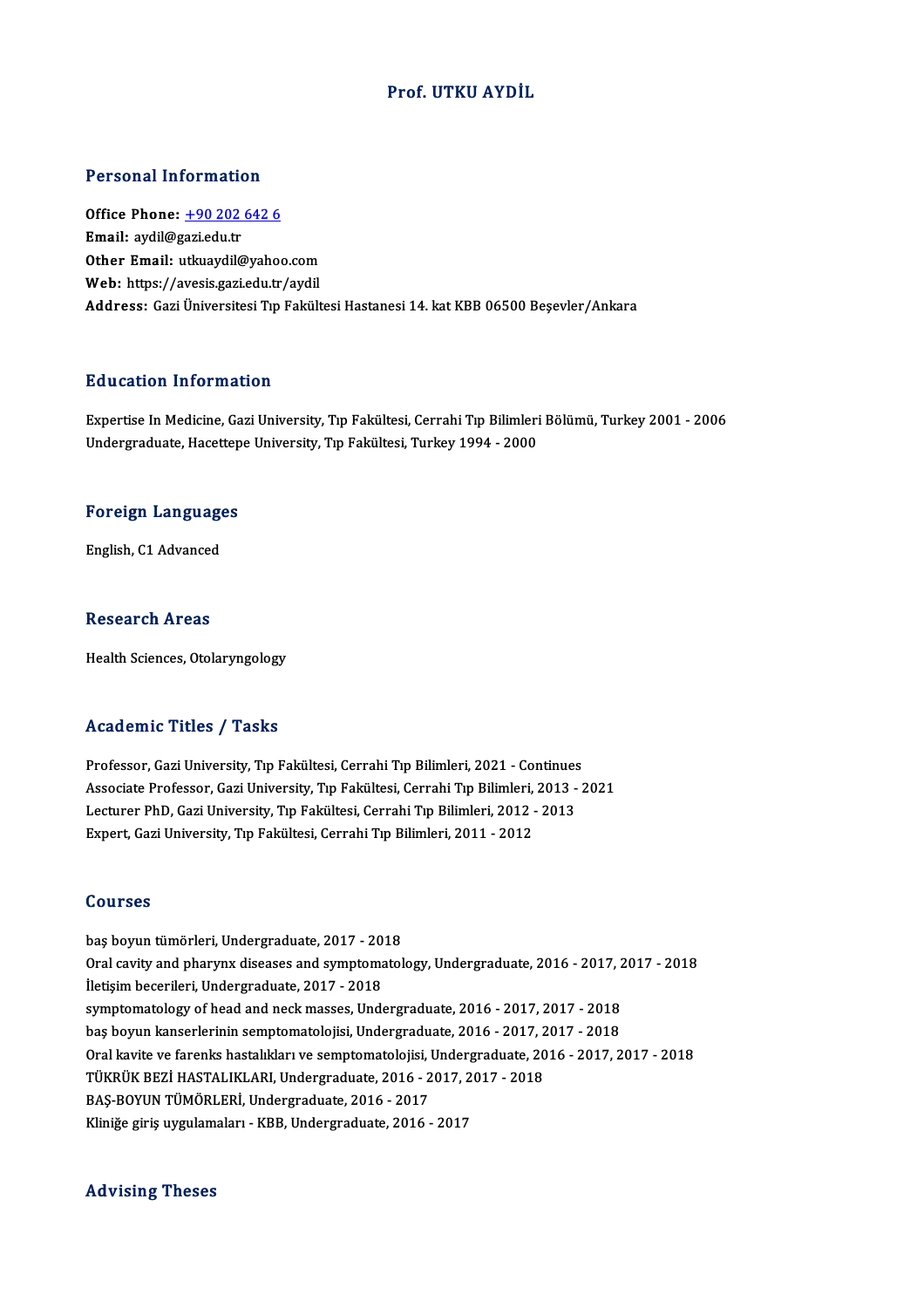KIZIL Y., AYDİL U., The İmmunohistochemical Classification Of Salivary Gland Tumors And Comparing The Prognosis Of<br>Having Same Pethelogy And Differrent İmmunohistochemical And Different Melegyler Phanetme Tumors, Evnertice KIZIL Y., AYDİL U., The İmmunohistochemical Classification Of Salivary Gland Tumors And Comparing The Prognosis Of<br>Having Same Pathology And Differrent İmmunohistochemical And Different Molecular Phenotype Tumors, Expertis KIZIL Y., AYDİL U., The İmmunohisto<br>Having Same Pathology And Differre<br>Medicine, M.GÖCEK(Student), 2019<br>AYDİL II. Hayyan madelinde infrahı Having Same Pathology And Differrent İmmunohistochemical And Different Molecular Phenotype Tumors, Expertise<br>Medicine, M.GÖCEK(Student), 2019<br>AYDİL U., Hayvan modelinde infrahyoid kas kesilmesinin hyoid kemik pozisyonu ve

Medicine, M.GÖCEK(Student), 2019<br>AYDİL U., Hayvan modelinde infrahyoid kas kesilmesinin hyoid k<br>üzerine etkisi, Expertise In Medicine, O.TUĞRUL(Student), 2013

# üzerine etkisi, Expertise In Medicine, O.TUĞRUL(Student), 2013<br>Articles Published in Journals That Entered SCI, SSCI and AHCI Indexes

rticles Published in Journals That Entered SCI, SSCI and AHCI Indexes<br>I. Evaluation of the results of endoscope-assisted acoustic neuroma surgery through posterior fossa<br>Approach Evaluation<br>Evaluation<br>Gelseu N. V. Evaluation of the results of endoscope-assisted<br>approach<br>Goksu N., Yilmaz M., Bayramoglu İ., Aydil U., Bayazit Y.<br>OPL JOURNAL EOR OTO RHINO LARYNCOLOGY AND

approach<br>Goksu N., Yilmaz M., Bayramoglu İ., Aydil U., Bayazit Y.<br>ORL-JOURNAL FOR OTO-RHINO-LARYNGOLOGY AND ITS RELATED SPECIALTIES, vol.67, no.2, pp.87-91, 2005<br>(Journal Indexed in SCI) Goksu N., Yilmaz M., Bayr<br>ORL-JOURNAL FOR OTO-<br>(Journal Indexed in SCI)

## (journal indexed in SCI)<br>Books & Book Chapters OOks & Book Chapters<br>I. enfektif boyun kitleleri<br>ZOPLUM E AYDU U

## I. enfektif boyun kitleleri<br>ZORLUM.E., AYDİLU.

in: Kulak Burun Boğaz ve Baş Boyun Cerrahisi Uzmanlık Eğitimi2018 (Kaynak Kitap - 1, mete kıroğlu, özgür yiğit, erol keleş, cüneyt orhan kara, zeynep alkan, Editor, Logos Yayıncılık, pp.195-202, 2018 in: Kulak Burun Boğaz ve Baş Boyun Cerrahisi Uzmanlık<br>erol keleş, cüneyt orhan kara, zeynep alkan, Editor, Logo<br>II. Konu 5. Baş ve Boyun Bölgesi Paragangliomaları.<br>ipal e. AYDİL II. erol keleş, cüney<br>Konu 5. Baş ve<br>inal e., AYDİL U.<br>in: Kulak Burun

Konu 5. Baş ve Boyun Bölgesi Paragangliomaları.<br>inal e., AYDİL U.<br>in: Kulak Burun Boğaz Hastalıkları ve Baş Boyun Cerrahisi., Prof. Dr. Muharrem Gerçeker, Editor, MN Medikal<br>Nobel Tın Yayınevi, Ankare, nn 952,970,2014. inal e., AYDİL U.<br>in: Kulak Burun Boğaz Hastalıkları ve Baş Boyu<br>Nobel Tıp Yayınevi, Ankara, pp.853-870, 2014<br>Bölüm 5. Baş ve Boyun, S. 335.443.

Nobel Tıp Yayınevi, Ankara, pp.853-870, 2014<br>III. Bölüm 5. Baş ve Boyun. S. 325-442.

Nobel Tıp Yayınevi, Ankara, pp.853-870, 2014<br>Bölüm 5. Baş ve Boyun. S. 325-442.<br>AYDİL U., baylançelik s., uygar l. d. , ERİŞEN M. L. , KIZIL Y., polat ş.<br>in: KBB ve Bes boyun serrebisi el kiteb. Yılmaz Q. Yorulmaz İ. Edi in: KBB ve Baş-boyun cerrahisi el kitabı., Yılmaz O, Yorulmaz İ., Editor, Akademisyen Tıp Kitabevi, Ankara, pp.325-<br>442, 2013 AYDİL U., b<br>in: KBB ve<br>442, 2013

## Refereed Congress / Symposium Publications in Proceedings

- efereed Congress / Symposium Publications in Proceedings<br>I. Kulak Burun Boğaz Perspektifinden Baş ve Boyun Lenfomaları: 10 yıllık retrospektif çalışma.<br>RAKKALE K. ERAVCLE C. VSSAR KIZU X. AYDU U. BAKKAL F. K. , ERAVCI F. C. , yaşar n., KIZIL Y., AYDİL U.<br>41. Türk Ulusal Kulak Burun Boğaz ve Baş Boyun Cerrahisi Kongresi. Antalya, Turkey, 13 - 17 November 2019 Kulak Burun Boğaz Perspektifinden Baş ve Boyun Lenfomaları: 10 yıllık retrospektif çalışma.<br>BAKKAL F. K. , ERAVCI F. C. , yaşar n., KIZIL Y., AYDİL U.<br>41. Türk Ulusal Kulak Burun Boğaz ve Baş Boyun Cerrahisi Kongresi. Anta
- II. Submandibuler bez kanserlerinde prognostik faktörler ve sağkalım analizi. ŞAHİNM.M. ,DEMİRCANN.V. ,AKMANSUM.,GÖCEKM.,UZUNOĞLUE., sayar e.,KIZIL Y.,AYDİLU. 41.TürkUlusalKulakBurunBoğazveBaşBoyunCerrahisiKongresi.,Turkey,13 -17November 2019 ŞAHİN M. M. , DEMİRCAN N. V. , AKMANSU M., GÖCEK M., UZUNOĞLU E., sayar e., KIZIL Y., A<br>41. Türk Ulusal Kulak Burun Boğaz ve Baş Boyun Cerrahisi Kongresi., Turkey, 13 - 17 Nove<br>III. Nazal Polipozisli Hastalarda AOPP VE SOD
- 41. Türk Ulusal Kulak Burun Boğaz ve Baş Boyun Cerrahisi Kongresi., Turkey, 13 17<br>Nazal Polipozisli Hastalarda AOPP VE SOD Doku Düzeylerinin Değerlendiri<br>ZORLU M. E. , UYGUR K. K. , YILMAZ N. S. , demirel ö. ö. , AYDİL U Nazal Polipozisli Hastalarda AOPP VE SOD Doku I<br>ZORLU M. E., UYGUR K. K., YILMAZ N. S., demirel ö. ö., .<br>39. ulusal kbb kongresi, Turkey, 8 - 12 November 2017<br>Bes Bowun Lanfomalanında hamagram naramatra ZORLU M. E., UYGUR K. K., YILMAZ N. S., demirel ö. ö., AYDİL U., KIZIL Y., USLU 39. ulusal kbb kongresi, Turkey, 8 - 12 November 2017<br>IV. Baş Boyun Lenfomalarında hemogram parametrelerinin tanısal değeri.<br>PAKKAL E.K., ERAV
- 39. ulusal kbb kongresi, Turkey, 8 12 Novembe<br>Baş Boyun Lenfomalarında hemogram par<br>BAKKAL F.K. , ERAVCI F.C. , gülhan n., AYDİL U.<br>20 Türk Ulusal Kulak Bunun Boğar ve Baş Boyu 39. Türk Ulusal Kulak Burun Boğaz ve Baş Boyun Cerrahisi Kongresi, Turkey, 8 - 12 November 2017<br>39. Türk Ulusal Kulak Burun Boğaz ve Baş Boyun Cerrahisi Kongresi, Turkey, 8 - 12 November 2017 BAKKAL F. K. , ERAVCI F. C. , gülhan n., AYDİL U.<br>39. Türk Ulusal Kulak Burun Boğaz ve Baş Boyun Cerrahisi Kongresi, Turkey, 8 - 12 November 2017<br>V. Failıure of Concurrent Chemoradiotherapy for Organ preservation in La
- 39. Türk Ulusal Kulak Burun Boğaz ve E<br>Failiure of Concurrent Chemoradio<br>Outcomes and Recurrence Pattern<br>AVDU U AVMANSUM CÜMÜSAVÖ b Faillure of Concurrent Chemoradiotherapy for Organ preservation in Laryngeal Cancer Survival<br>Outcomes and Recurrence Pattern<br>AYDİL U., AKMANSU M., GÜMÜŞAY Ö., bakkal f., yazıcı ö., KIZIL Y., ahmet k., YILDIZ R., BÜYÜKBERBE Outcomes and Recurrence Pattern<br>AYDİL U., AKMANSU M., GÜMÜŞAY Ö., bakkal f., yazıcı ö., KIZIL Y., ahmet k., YILDIZ R., BÜYÜKBERBER S., inal e.<br>7th European Congress on Head and Neck Oncology, 7 - 10 October 2016
- VI. Comparison of Three Concurrent Chemoradiation Regimens in The Treatment of Laryngeal Cancer A